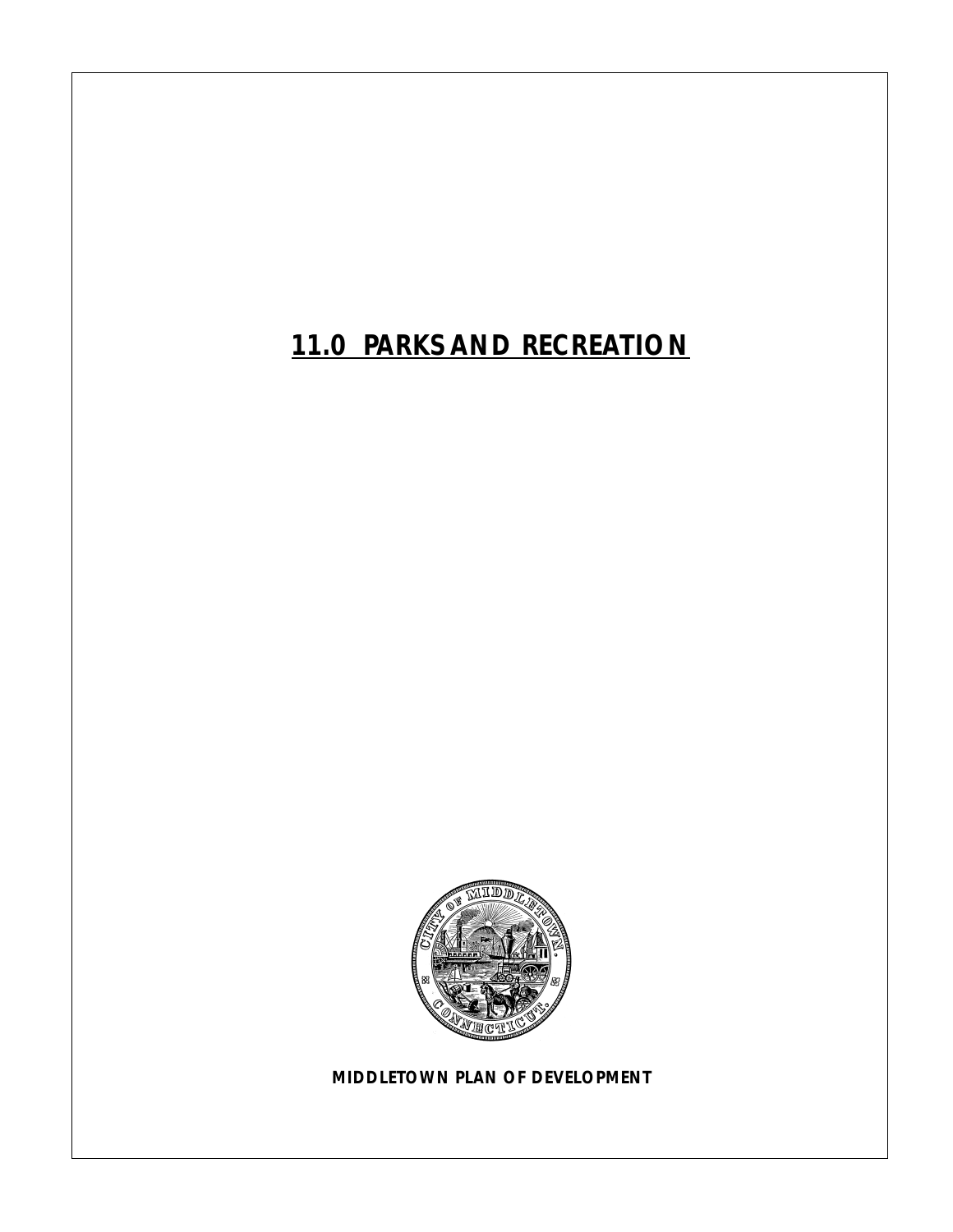## **11.0 PARKS AND RECREATION**

### **11.1 Introduction**

Middletown's public parks and recreational facilities offer residents of all ages a wide range of outdoor activities. Parkland provides both active and passive recreational pursuits, enabling individuals and families to enjoy outdoor activities. Parks range in size from one-half acre for a neighborhood playground to over 100 acres containing sports fields, swimming areas, and boating facilities (Figure 11.1). In addition to outdoor active spaces, the Parks and Recreation Department runs swim programs, day programs for teens, adults, and seniors, and operates a number of summer camps. According to the 1999 residents survey, 60% of respondents indicated that they were "very" or "somewhat" satisfied with the Park and Recreation Department.

The chapter recommends the following goals:

- *To provide for the optimal number and type of safe, well-maintained, active and passive recreational facilities in areas most suited to service the diverse population.*
- *Implement the recommendations in the 1999 Community Facilities Report.*
- *A strong commitment should be made to increase public access, recreational facilities, and parkland along the Connecticut River.*
- *Provide for safe, well-maintained and managed facilities that are accessible to the handicapped.*

## **11.2 Current Facilities**

The Park and Recreation Department maintains 23 parks with active recreational equipment including soccer fields, little league fields, picnic facilities, swimming pools, etc. In addition to the active facilities, the Department also maintains the eleven dedicated open space parcels in Middletown that offer passive recreational opportunities to residents, such as walking, fishing, and cross-country skiing. Table 11.1 lists the acreage, locations, and recreational opportunities for the thirty-four parks maintained by the City.

In addition to the City's parks, the State of Connecticut maintains two parks in Middletown: 1) Wadsworth Falls State Park, along the Route 157 corridor straddling the Middlefield-Middletown line, and 2) the Cockaponsett State Forest, in the Maromas area. Wadsworth Falls State Park enables residents to enjoy picnicking, swimming, hiking, and bicycling on the approximately 110 acres of park that extend into Middletown while the Cockaponsett Forest provides roughly 215 acres of trails for hiking, cross-country skiing, and mountain bicycling.

Thirteen of Middletown's parks each contain less than 2.5 acres. Unfortunately, these smaller parks are difficult to maintain, vulnerable to vandalism, and, due to their size, limited as to the activities they can offer. The 1990 Plan of Development and this Plan recognize the limitations of these neighborhood parks and advocate the building of larger, more centralized park complexes. As a result, active parkland acreage has increased by 31% over the past decade and two parks – Smith Park and McCutcheon Park – have been created or expanded, together accounting for over half of the total active recreation acreage.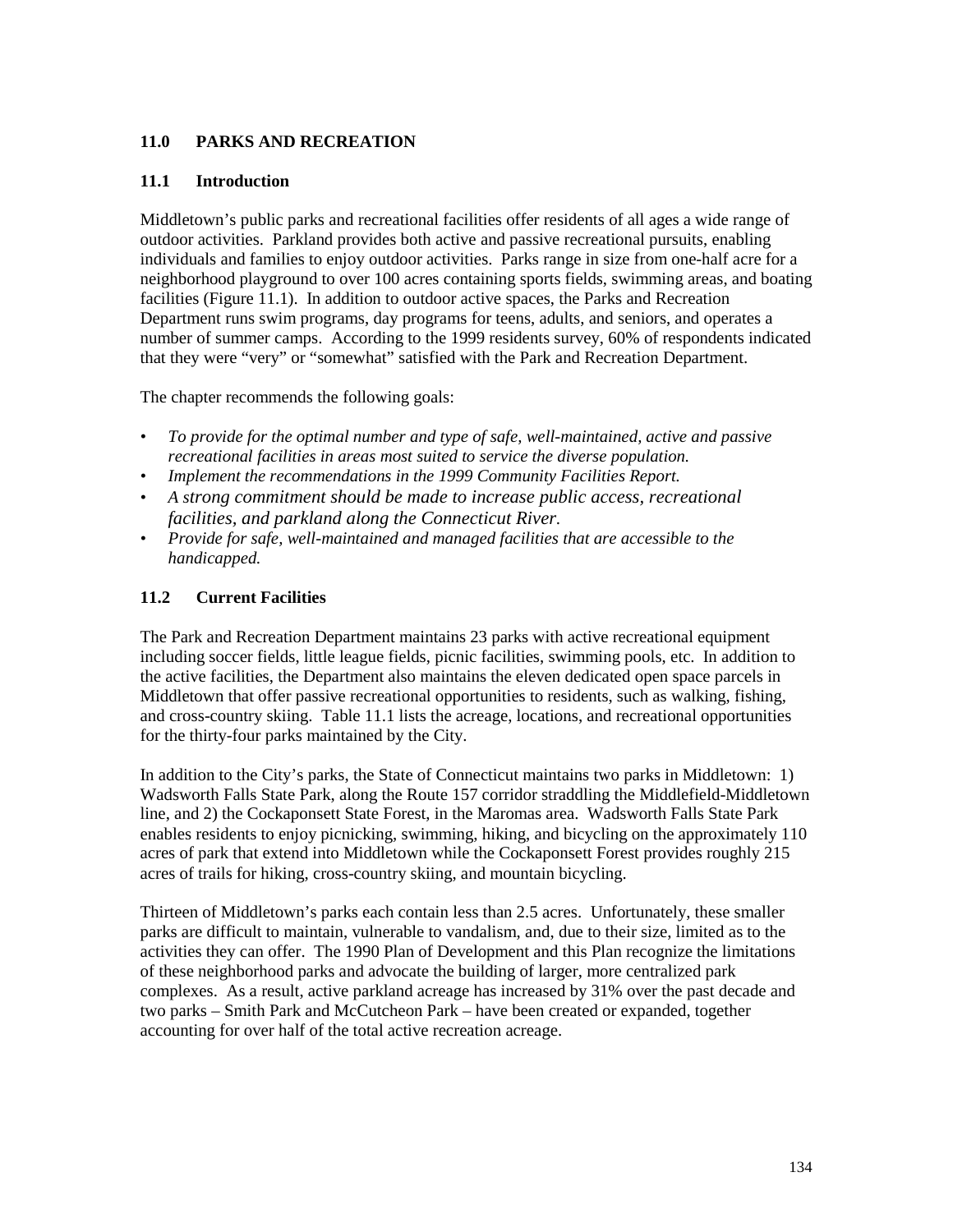

# MIDDLETOWN PLAN OF DEVELOPMENT Middletown, CT

# Figure 11.1 City Parks and Recreation Facilities





Source: Middletown Parks and Recreation Department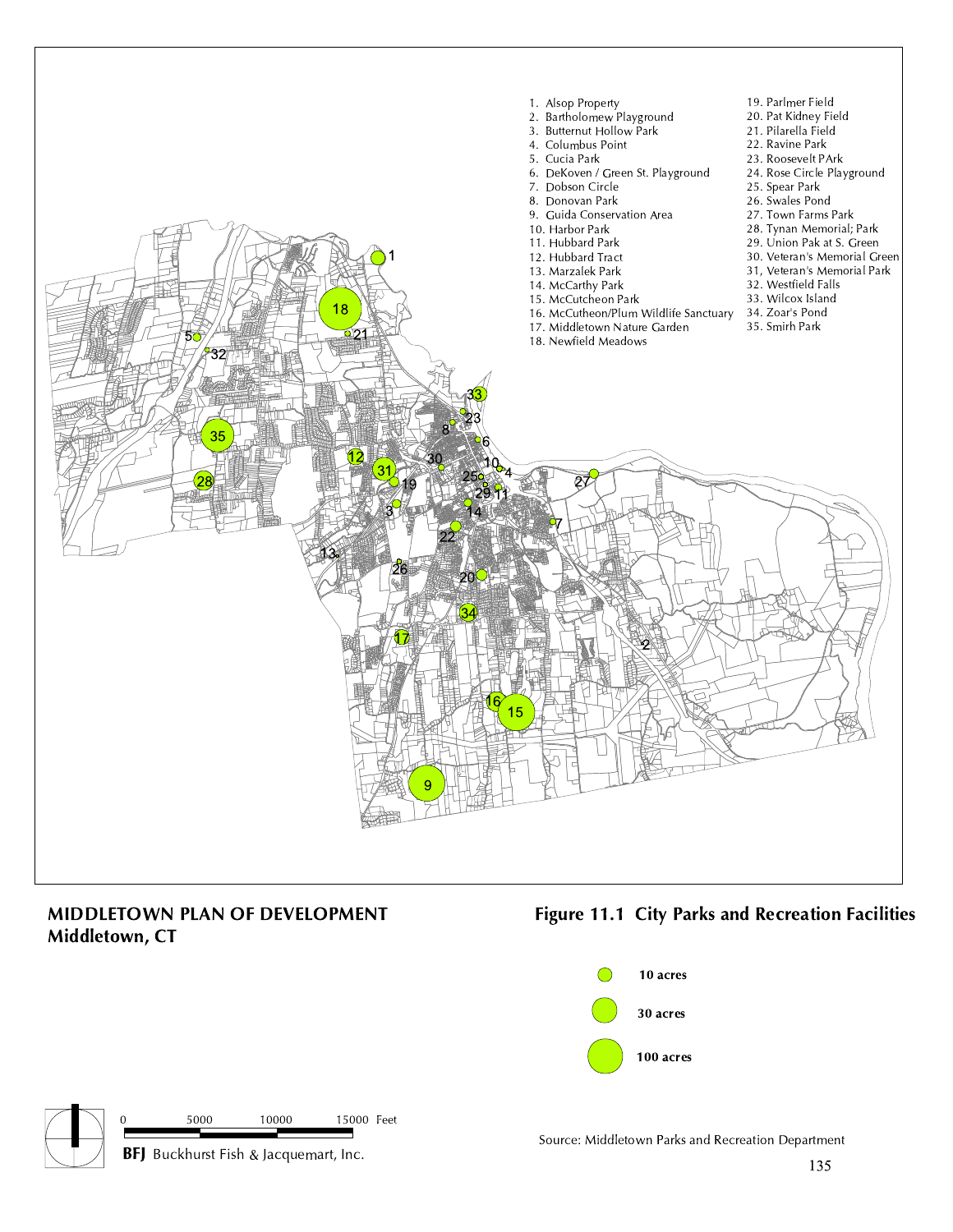| <b>Table 11.1</b><br><b>Middletown Parks &amp; Recreation</b> |                           |                         | Acces<br>Handicap | Telephone    | Electricity | Rsvd. Picnic Are | Picnic Facilities | Tennis   | Playground                | <b>Basketball</b> | Field<br>Lttl. League | Soccer Field | Football Field | Baseball Field | Field<br>Softball | Fishing | Swimming     | Boating | Ice Skating | Hiking Trails  | Hist. Monument | <b>Bathrooms</b> | Open Space              |
|---------------------------------------------------------------|---------------------------|-------------------------|-------------------|--------------|-------------|------------------|-------------------|----------|---------------------------|-------------------|-----------------------|--------------|----------------|----------------|-------------------|---------|--------------|---------|-------------|----------------|----------------|------------------|-------------------------|
| <b>Alsop Property</b>                                         | <b>Newfield Street</b>    | 15.20 acres             |                   |              |             |                  |                   |          |                           |                   |                       |              |                |                |                   |         |              |         |             |                |                |                  | $\overline{\mathsf{X}}$ |
| Bartholomew Playground                                        | <b>Bartholomew Road</b>   | $0.40$ acres            |                   |              |             |                  |                   |          | (X)                       |                   |                       |              |                |                |                   |         |              |         |             |                |                |                  |                         |
| <b>Butternut Hollow</b>                                       | <b>Butternut Street</b>   | 5.90 acres              |                   |              |             |                  | X                 |          | $\sf X$                   |                   |                       |              |                |                |                   | Χ       |              |         | X           |                |                |                  |                         |
| <b>Columbus Point</b>                                         | <b>Harbor Drive</b>       | 0.75 acres              | X                 |              | Χ           |                  | X                 |          |                           |                   |                       |              |                |                |                   |         |              |         |             |                | X              |                  |                         |
| Cucia Park                                                    | <b>Smith Street</b>       | $\overline{4.40}$ acres |                   |              |             |                  | X                 |          | (X)                       |                   |                       |              |                |                |                   | Χ       |              |         |             |                |                |                  |                         |
| DeKoven/Green St. Playground                                  | DeKoven Drive             | $2.25$ acres            |                   |              |             |                  |                   |          | $\overline{X}$            |                   |                       |              |                |                |                   |         |              |         |             |                |                |                  |                         |
| Dobson Circle                                                 | Denison Road              | $3.30$ acres            |                   |              |             |                  |                   |          |                           |                   |                       |              |                |                |                   |         |              |         |             |                |                |                  | X                       |
| Donovan Park                                                  | <b>Stack Street</b>       | 2.25 acres              | X                 |              |             |                  |                   |          | X                         | Χ                 | X                     | X            |                |                |                   |         |              |         |             |                |                |                  |                         |
| Guida Conservation Area                                       | Coleman Road              | 100.00 acres            |                   |              |             |                  |                   |          |                           |                   |                       |              |                |                |                   |         |              |         |             | Χ              |                |                  | $\sf X$                 |
| <b>Harbor Park</b>                                            | Harbor Drive              | $2.60$ acres            | X                 | $\lambda$    |             |                  | X                 |          |                           |                   |                       |              |                |                |                   | Χ       |              | Χ       |             |                |                | Χ                |                         |
| Hubbard Park Little League                                    | <b>East Main Street</b>   | $3.50$ acres            | $\overline{X}$    |              |             |                  |                   |          |                           |                   | X                     |              |                |                |                   |         |              |         |             |                |                |                  |                         |
| <b>Hubbard Tract</b>                                          | <b>Westfield Street</b>   | 22.00 acres             |                   |              |             |                  |                   |          |                           |                   |                       |              |                |                |                   |         |              |         |             |                |                |                  | X                       |
| Marzalek Park                                                 | <b>Middlefield Street</b> | $\overline{0.50}$ acres |                   |              |             |                  |                   |          | (X)                       |                   |                       |              |                |                |                   |         |              |         |             |                |                |                  |                         |
| <b>McCarthy Park</b>                                          | <b>Hotchkiss Street</b>   | 2.40 acres              |                   |              |             |                  |                   |          | (X)                       |                   |                       | X            |                |                |                   |         |              |         |             |                |                |                  |                         |
| McCutcheon Park                                               | Livingston Road           | $104.60$ acres          | $\sf X$           | $\times$     | X           | X                | X                 |          |                           |                   | X                     | X            |                |                | $\times$          | X       | Χ            | X       |             | X              |                | Χ                | $\times$                |
| McCutcheon/Plum Wildlife Sanc.                                | Livingston Road           | $29.74$ acres           |                   |              |             |                  |                   |          |                           |                   |                       |              |                |                |                   |         |              |         |             | $\overline{X}$ |                |                  | $\overline{X}$          |
| Middletown Nature Garden                                      | Randolph Road             | 17.90 acres             | X                 |              |             |                  | $\sf X$           |          |                           |                   |                       |              |                |                |                   |         |              |         |             | X              |                |                  | X                       |
| Newfield Meadows                                              | Mile Lane                 | 144.00 acres            |                   |              |             |                  |                   |          |                           |                   |                       |              |                |                |                   |         |              |         |             |                |                |                  | X                       |
| <b>Palmer Field</b>                                           | Bernie O'Rourke Drive     | 6.70 acres              | X                 | $\mathsf{X}$ | X           |                  |                   |          |                           |                   |                       | X            | X              | $\sf X$        |                   |         |              |         |             |                |                | Χ                |                         |
| Pat Kidney Field                                              | Farm Hill Road            | $\overline{9.00}$ acres | X                 |              | Χ           |                  |                   | $\times$ | X                         | Χ                 |                       | X            |                | X              | $\overline{X}$    |         |              |         |             |                |                | Χ                |                         |
| Pillarella Field                                              | Kaplan Drive              | $2.10$ acres            |                   |              |             |                  |                   |          |                           |                   | $\overline{X}$        |              |                |                |                   |         |              |         |             |                |                |                  | X                       |
| Ravine Park                                                   | <b>Highland Avenue</b>    | 8.80 acres              |                   |              |             |                  |                   |          | (X)                       |                   |                       |              |                |                |                   | Χ       |              |         | X           | X              |                |                  | X                       |
| Roosevelt Park                                                | <b>Miller Street</b>      | 2.00 acres              |                   |              |             |                  |                   |          | $\overline{(\mathsf{X})}$ | $\mathsf{X}$      |                       |              |                |                |                   |         |              |         |             |                |                |                  |                         |
| Smith Park                                                    | Country Club Rd.          | 80.00 acres             | X                 | $\times$     | Χ           | X                | $\sf X$           |          | Χ                         | Χ                 | $\mathsf{X}$          | X            |                |                | $X \mid$          | X       |              |         |             | X              |                | Χ                | $\mathsf{X}$            |
| Spear Park                                                    | Main Street               | $2.20$ acres            | X                 |              | Χ           |                  | X                 |          |                           |                   |                       |              |                |                |                   |         |              |         |             |                | Χ              |                  |                         |
| <b>Swales Pond</b>                                            | <b>Wadsworth Street</b>   | $\overline{1.50}$ acres |                   |              |             |                  |                   |          |                           |                   |                       |              |                |                |                   | $\sf X$ |              |         | $\times$    |                |                |                  |                         |
| Town Farms Park                                               | River Road                | $6.00$ acres            |                   |              |             |                  |                   |          |                           |                   |                       |              |                |                |                   | X       |              |         |             |                |                |                  | Χ                       |
| <b>Tynan Memorial Park</b>                                    | <b>Higby Road</b>         | 30.16 acres             |                   |              |             |                  |                   |          |                           |                   |                       |              |                |                |                   |         |              |         |             | Χ              |                |                  | $\overline{X}$          |
| Union Park at South Green                                     | Main Street               | 1.30 acres              | X.                |              | X           |                  |                   |          |                           |                   |                       |              |                |                |                   |         |              |         |             |                | X              |                  |                         |
| Veteran's Memorial Park                                       | Newfield Street           | 41.00 acres             | $\times$          |              | X           | X                | $\mathsf{X}$      |          | X                         |                   |                       |              |                |                |                   | X       | $\mathsf{X}$ |         |             | X              |                | X                |                         |
| Veteran's Memorial Green                                      | <b>Washington Street</b>  | 3.30 acres              |                   |              |             |                  |                   |          |                           |                   |                       |              |                |                |                   |         |              |         |             |                | $\overline{X}$ |                  |                         |
| <b>Westfield Falls</b>                                        | <b>Miner Street</b>       | 2.00 acres              |                   |              |             |                  |                   |          |                           |                   |                       |              |                |                |                   |         |              |         |             |                |                |                  | $\mathsf{X}$            |
| Wilcox Island                                                 | <b>Connecticut River</b>  | 16.50 acres             |                   |              |             |                  |                   |          |                           |                   |                       |              |                |                |                   |         |              |         |             |                |                |                  | $\overline{X}$          |
| Zoars Pond                                                    | Randolph Road             | 24.70 acres             |                   |              |             |                  |                   |          |                           |                   |                       |              |                |                |                   | X       |              |         | Χ           |                |                |                  |                         |

(X) indicates that City is removing the playground equipment from these parks.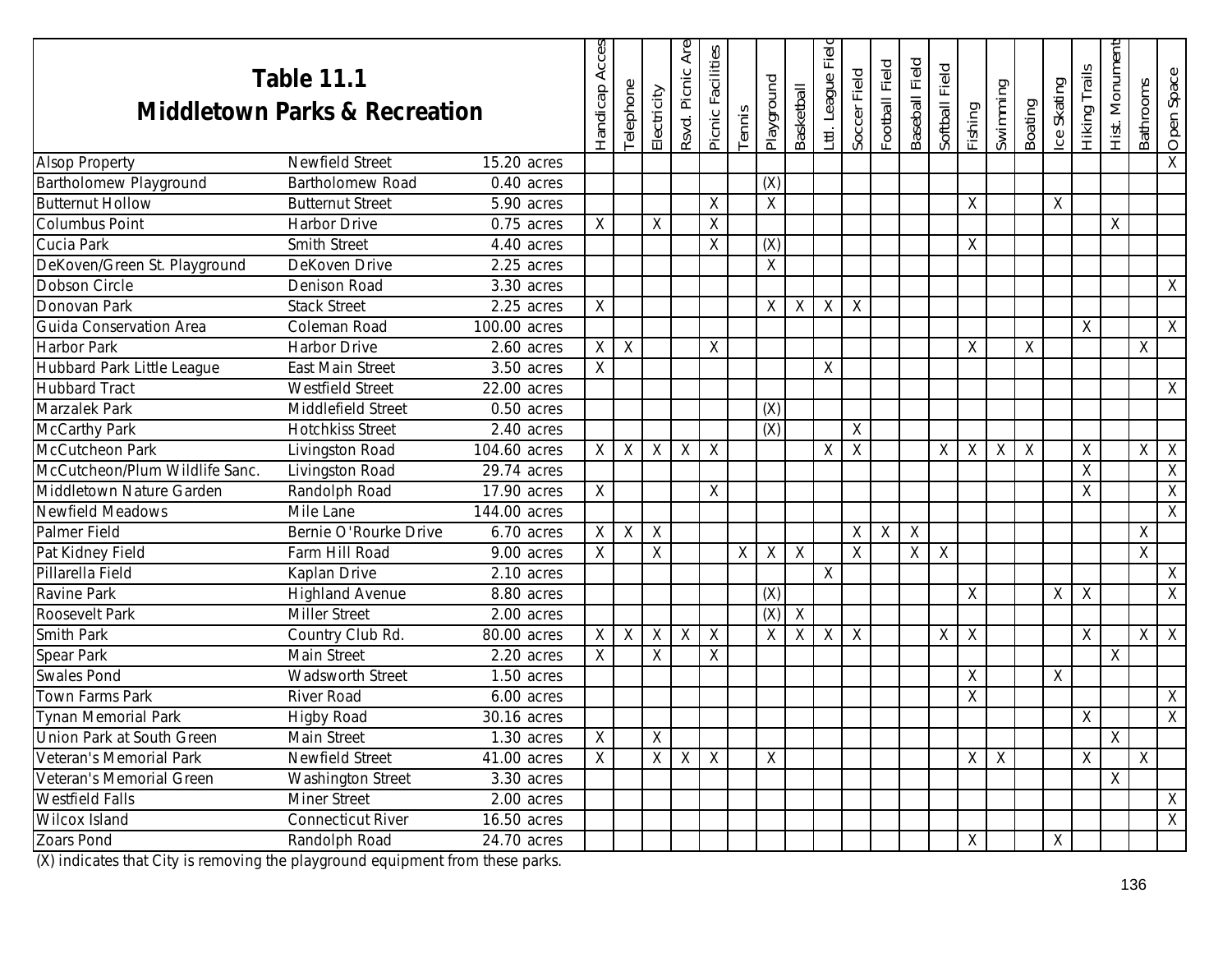The increase in parkland, however, has not outpaced the demand for active recreational space, particularly sports fields for soccer and little league. Middletown undertook a Community Facilities Plan in 1999. That report states that combined reservations for baseball, soccer, and football at Palmer Field increased from 140 in 1996 to 207 in 1997. Reservations for soccer fields throughout the town alone increased from 587 in 1996 to 1,143 in 1997. The Park and Recreation Department also reports heavy and increasing use of their little league fields.

As Chapter Two (Demographics) notes, Middletown's population is expected to increase approximately 8% to 49,000 people by 2020. Population projections indicate that the numbers of all age cohorts are expected to increase, thus continuing to put pressure on the need for additional recreational space and for increased maintenance.

One of the reasons for the high demand of the fields is that the school district does not have adequate acreage for the various team sports. The high school, for instance, has one multi-use field, leaving schools and community groups to vie for the same facilities. Table 10.16 lists the facilities at the local schools. The demands placed on the fields have taxed the existing facilities and made maintenance difficult.

The adequacy of community facilities can be measured against national standards. The National Recreation and Park Association (NRPA) issues benchmarks for the type and quantity of recreation facilities and acreage that should be provided based on the population and size of a city. According to the NRPA guidelines there should be 10 acres of parkland for every 1,000 residents. Based upon Middletown's 2003 estimated population of 44,654 (1998 Market Statistics), the City's 700 acres exceeds the minimal federal guidelines of 446 acres of parkland.

| <b>Table 11.2</b>                                                                                                                 |     |  |  |  |  |  |  |
|-----------------------------------------------------------------------------------------------------------------------------------|-----|--|--|--|--|--|--|
| <b>Recreational Survey</b>                                                                                                        |     |  |  |  |  |  |  |
| Would you like to see more recreational facilities<br>for the following activities in the city? (Please<br>circle all that apply) |     |  |  |  |  |  |  |
| <b>Bicycling</b>                                                                                                                  | 38% |  |  |  |  |  |  |
| Playground/Picnic Space                                                                                                           | 36% |  |  |  |  |  |  |
| <b>Boat Launch</b>                                                                                                                | 28% |  |  |  |  |  |  |
| Golf                                                                                                                              | 27% |  |  |  |  |  |  |
| Swimming                                                                                                                          | 27% |  |  |  |  |  |  |
| Ice Skating                                                                                                                       | 26% |  |  |  |  |  |  |
| Fishing                                                                                                                           | 20% |  |  |  |  |  |  |
| Horseback Riding                                                                                                                  | 18% |  |  |  |  |  |  |
| Tennis                                                                                                                            | 15% |  |  |  |  |  |  |
| Baseball                                                                                                                          | 9%  |  |  |  |  |  |  |
| Soccer                                                                                                                            | 9%  |  |  |  |  |  |  |
| Basketball                                                                                                                        | 8%  |  |  |  |  |  |  |
| Softball                                                                                                                          | 7%  |  |  |  |  |  |  |
| Skateboarding                                                                                                                     | 7%  |  |  |  |  |  |  |
| Football                                                                                                                          | 4%  |  |  |  |  |  |  |

The 1990 Plan included an existing facilities inventory listing 30 recreational sites within the city. The Plan noted that, based on statewide comprehensive outdoor recreation plan (SCORP) standards, the city was in need of additional baseball fields, tennis facilities, and picnic areas. Additional outdoor swimming pools and a public golf course were also cited as future needs for Middletown. The 1990 Plan also noted the need for additional soccer fields, softball diamonds, and improved maintenance of existing Little League fields.

The 1999 residents survey sought information on which recreational facilities residents would like to see expanded in the city. Table 11.3 ranks the different answers according to the percentage of residents who indicated a preference for specific facilities. Although an existing bike trail connects the Westlake development to the Aetna complex, residents would like to see the trail extended and connected to other potential routes.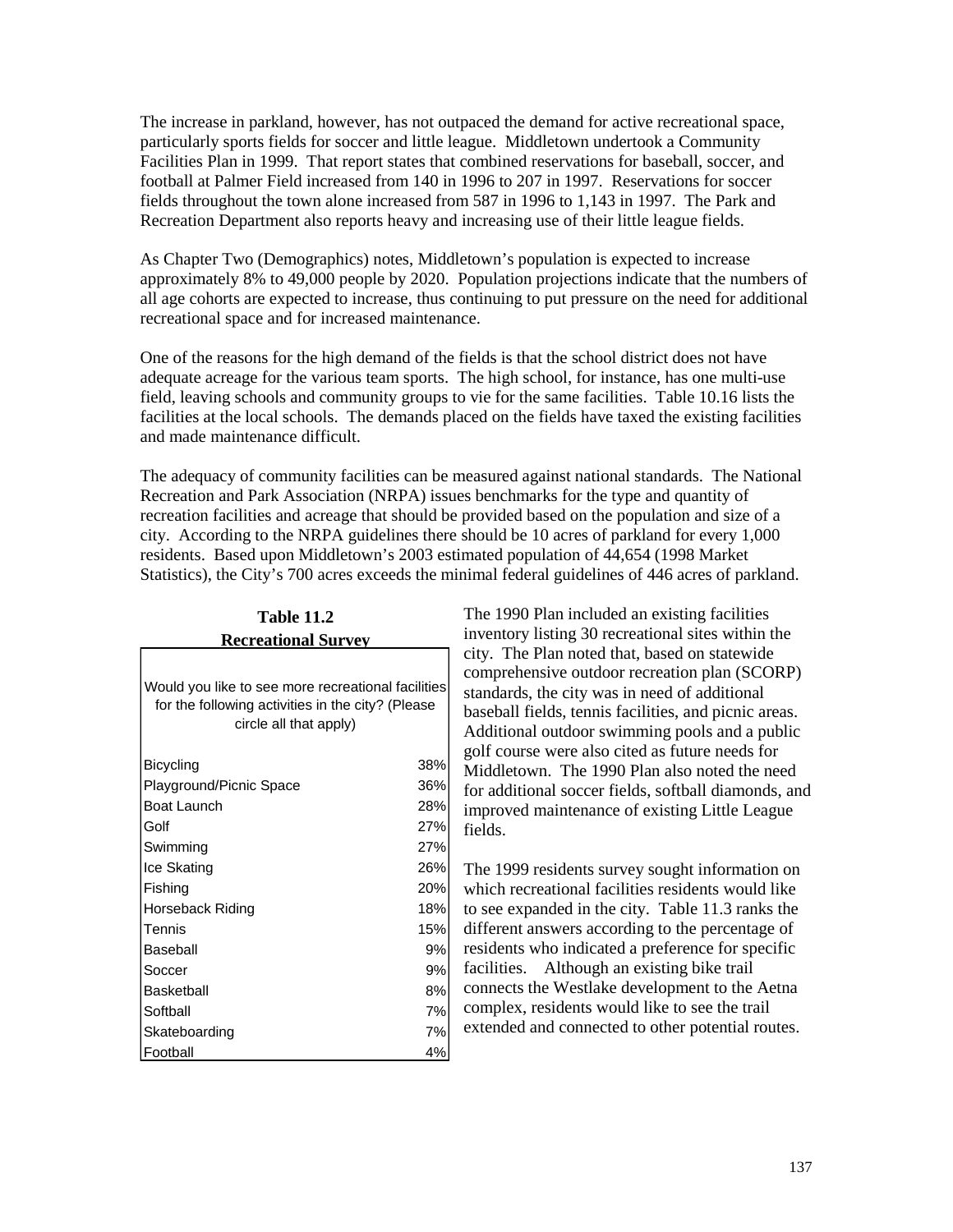Additional playground and picnic facilities were also noted as a need, and many residents feel that the lack of a boat launch along the Connecticut River limits the use of this unique asset. In addition, support was voiced for additional active recreational areas such as golf and soccer facilities.

In addition, several respondents wanted to see an increase in the availability of walking and hiking trails within the City. Some respondents also indicated that they would like to see the Park and Recreation Department expand their day programs rather than concentrate on providing additional active sports programs.

## **11.3 Summary**

A number of priorities exist in relation to Middletown's existing parks and recreational resources. Future needs are listed below. Many of these priorities were noted in the *1999 Community Facilities* Report.

### **Major Assets**

- Active residential population.
- Twenty-three parks with wide-ranging facilities and acreage.
- Significant amounts of undeveloped land for park expansion.
- Bicycle and pedestrian trails.

### **Issues and Opportunities**

- Identify innovative programs and funding sources for park maintenance. Maintenance of facilities will continue to be an issue as park acreage is expanded but the number of employees remains constant. Centralizing park facilities within large acreages makes maintenance more efficient. The Park and Recreation Department may also consider private agencies "adopting" parks to help pay for their maintenance. This would be especially helpful for the smaller park facilities.
- Expanded soccer and little league facilities are needed to allow for reasonable use and adequate maintenance of the fields. In the short-term, the City may want to consider using some of the Long Lane land acquired by Wesleyan for this purpose. Possible long-term solutions include new fields at property south of South Plumb Road, adjacent to Spencer School, in the area of Randolph Road and Arbutus Street, and near the Guida Conservation Center.
- Plans are already underway to expand the bike path system that now exists in the Westlake area. Further expansion to create a city-wide network of bike paths should remain as an important long-term goal. Such a network should include links to the river, downtown, and to Wesleyan University. Convenient parking areas will need to be provided to encourage use of the paths.
- Improve and expand facilities along the Connecticut River. Harbor Park represents the City's only park that is located along the river. However, the potential redevelopment of the River Road area to the south of Harbor Park presents a special opportunity to expand the riverfront park and to create new recreational opportunities such as boat launching facilities and a marina for this area of the city.